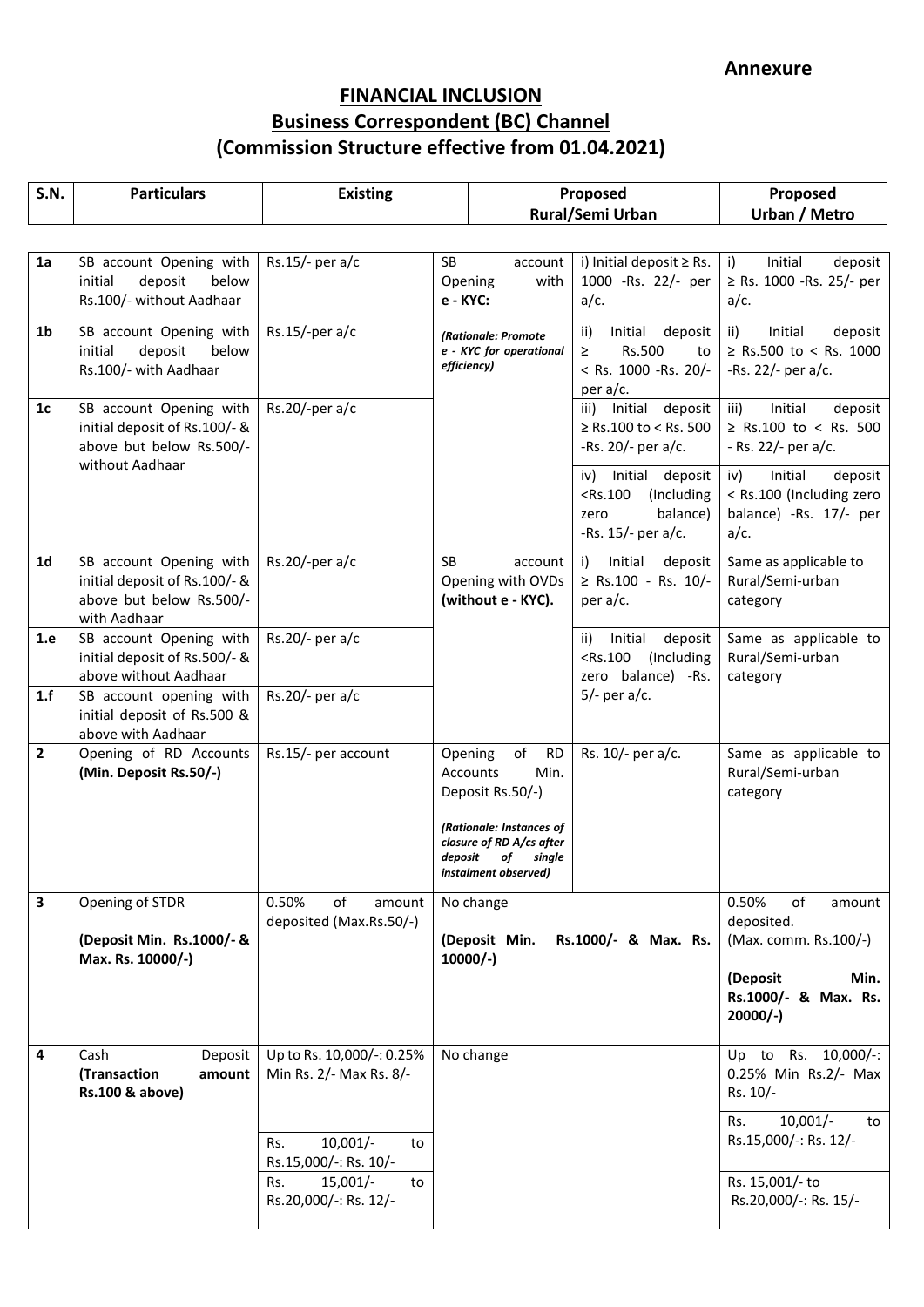| <b>S.N.</b>    | <b>Particulars</b>                                              | <b>Existing</b>                                                                                                                                         | Proposed                                                                                                                                                                            | Proposed                                                                                                                                                                                              |
|----------------|-----------------------------------------------------------------|---------------------------------------------------------------------------------------------------------------------------------------------------------|-------------------------------------------------------------------------------------------------------------------------------------------------------------------------------------|-------------------------------------------------------------------------------------------------------------------------------------------------------------------------------------------------------|
|                |                                                                 |                                                                                                                                                         | Rural/Semi Urban                                                                                                                                                                    | <b>Urban / Metro</b>                                                                                                                                                                                  |
| 5              | Withdrawal<br>Cash<br>(Transaction<br>amount<br>Rs.100 & above) | Up to Rs. 10,000/-: 0.50%<br>Min Rs.3/- Max Rs.15/-<br>10,001/- to<br>Rs.<br>Rs.<br>15,000/-: Rs.17/-<br>15,001/- to<br>Rs.<br>Rs.<br>20,000/-: Rs.20/- | No Change.                                                                                                                                                                          | Up to Rs. 10,000/-:<br>0.50% Min Rs.3/- Max<br>Rs.17/-<br>10,001/- to<br>Rs.<br>Rs.<br>15,000/-: Rs.20/-<br>Rs. 15,001/- to<br>Rs.<br>20,000/-: Rs.22/-                                               |
| 6              | Remittance<br>(Cash)<br>(Non-<br>Home Branch A/Cs)              | 80% of fee recovered from<br>customers, Minimum Rs.                                                                                                     | Up to Rs. 10,000/-: 0.25% Min Rs. 2/- Max Rs.<br>$8/-$                                                                                                                              | Up to Rs. 10,000/-: 0.25%<br>Min Rs.2/- Max Rs. 10/-                                                                                                                                                  |
|                |                                                                 | 8/-, Maximum Rs.80/-<br>(1% of amount remitted,                                                                                                         | Rs. 10,001/- to Rs.15,000/-: Rs. 10/-                                                                                                                                               | Rs. 10,001/- to Rs.15,000/-<br>: Rs. $12/-$                                                                                                                                                           |
|                |                                                                 | Min. Rs. 10/- & Max. Rs.<br>100/- recovered from the<br>customers)                                                                                      | Rs. 15,001/- to Rs.20,000/-: Rs. 12/-<br>(No recovery from customers)                                                                                                               | Rs. 15,001/- to<br>Rs.20,000/-: Rs. 15/-<br>(No<br>recovery<br>from<br>customers)                                                                                                                     |
|                |                                                                 |                                                                                                                                                         | (Rationale: There is no distinction between<br>Home & Non-Home customers. Doing away<br>with recovery from customers will give a boost<br>to migrating customers from Br. To CSPs.) | (Rationale: There is no<br>distinction between Home<br>& Non-Home customers.<br>Doing away with recovery<br>from customers will give a<br>boost<br>migrating<br>to<br>customers from Br. To<br>CSPs.) |
| $\overline{7}$ | Remittance (Transfer) (Home<br>Branch A/Cs)                     | Up to Rs.10,000/-: 1% of the<br>amount, Min.Rs.3/-, Max<br>Rs.10/-                                                                                      | No change                                                                                                                                                                           | Up to Rs.10,000/-: 1% of<br>the amount, Min.Rs.3/-,<br>Max Rs.12/-                                                                                                                                    |
|                |                                                                 | Rs.10,001/- to Rs.15,000/-:<br>Rs.12/-                                                                                                                  |                                                                                                                                                                                     | Rs.10,001/- to Rs.15,000/-:<br>Rs.15/-                                                                                                                                                                |
|                |                                                                 | Rs.15,001/- to Rs.20,000/-:<br>$Rs.15/-$                                                                                                                |                                                                                                                                                                                     | Rs.15,001/- to Rs.20,000/-:<br>Rs.17/-                                                                                                                                                                |
| 8              | Remittance (Transfer) (Non-<br>Home Branch A/Cs)                | 50% of fee recovered from<br>customers, Minimum Rs.5/-<br>, Maximum Rs.50/-                                                                             | Up to Rs.10,000/-: 1% of the amount, Min.Rs.3/-<br>, Max Rs.10/-                                                                                                                    | Up to Rs.10,000/-: 1% of<br>the amount, Min.Rs.3/-,<br>Max $Rs.12/-$                                                                                                                                  |
|                |                                                                 | (1% of amount remitted,<br>Min. Rs. 10/- & Max. Rs.<br>100/- recovered from the                                                                         | Rs.10,001/- to Rs.15,000/-: Rs.12/-                                                                                                                                                 | Rs.10,001/- to Rs.15,000/-:<br>Rs. 15/-                                                                                                                                                               |
|                |                                                                 | customers)                                                                                                                                              | Rs.15,001/- to Rs.20,000/-: Rs.15/-                                                                                                                                                 | Rs.15,001/- to Rs.20,000/-:<br>Rs. 17/-                                                                                                                                                               |
|                |                                                                 |                                                                                                                                                         | (No recovery from customers)                                                                                                                                                        | (No<br>recovery<br>from<br>customers)                                                                                                                                                                 |
|                |                                                                 |                                                                                                                                                         | (Rationale: There is no distinction between<br>Home & Non-Home customers. Doing away<br>with recovery from customers will give a boost<br>to migrating customers from Br. To CSPs.) | (Rationale: There is no<br>distinction between Home<br>& Non-Home customers.<br>Doing away with recovery<br>from customers will give a<br>boost<br>to<br>migrating<br>customers from Br. To<br>CSPs.) |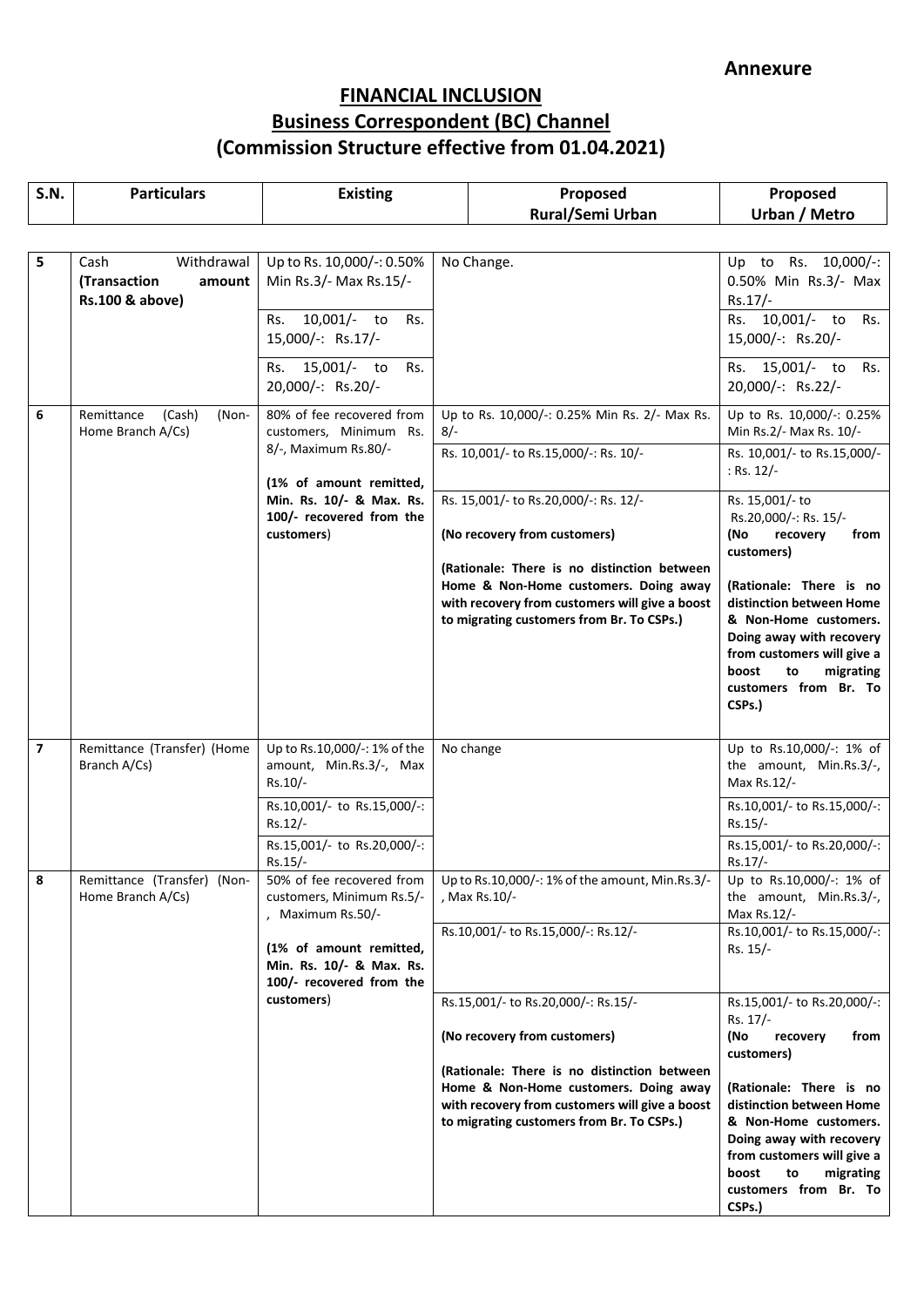| <b>S.N.</b> | <b>Particulars</b>                                                                                                 | <b>Existing</b>                                                                                                           | Proposed                                                                                                     | Proposed                                                               |
|-------------|--------------------------------------------------------------------------------------------------------------------|---------------------------------------------------------------------------------------------------------------------------|--------------------------------------------------------------------------------------------------------------|------------------------------------------------------------------------|
|             |                                                                                                                    |                                                                                                                           | Rural/Semi Urban                                                                                             | <b>Urban / Metro</b>                                                   |
|             |                                                                                                                    |                                                                                                                           |                                                                                                              |                                                                        |
| 9.a         | IMPS (Cash)<br>(Up to Rs.5,000/-)                                                                                  | 80% of fee recovered<br>customers.<br>from<br>Minimum $-$ Rs.8/- &                                                        | (Cash up to Rs.10,000/-)<br>80% of fee recovered from customers,<br>Minimum $-$ Rs.8/- & Maximum $-$ Rs.35/- | (Cash up to Rs.10,000/-)<br>80% of fee recovered<br>from<br>customers, |
|             | (Recovery<br>from<br>of<br>customers:<br>1.25%<br>amount remitted, Min. Rs.<br>24/- & Max. Rs. 100/-)              | Maximum $-$ Rs.28/-                                                                                                       |                                                                                                              | Minimum $-$ Rs.8/- &<br>Maximum - Rs.40/-                              |
| 9.b         | IMPS (Transfer)                                                                                                    | 50% of fee recovered<br>from<br>customers,                                                                                | No change                                                                                                    | 50% of fee recovered<br>from<br>customers,                             |
|             | (up to Rs.20,000/-)                                                                                                | Minimum $-$ Rs.5/- &<br>Maximum $-$ Rs.50/-                                                                               |                                                                                                              | Minimum $-$ Rs.5/- &<br>Maximum $-$ Rs.60/-                            |
|             | (Recovery from<br>customers: 1.25% of<br>amount remitted, Min. Rs.<br>24/- & Max. Rs. 100/-)                       |                                                                                                                           |                                                                                                              |                                                                        |
| 10          | Bill<br>Collection<br>Service<br>(BBPS)<br>1. Utilities (Electricity, Gas<br>and Water.                            | i) Up to Rs. 1000/-80%<br>of CCF earned i.e. Rs. 4/-<br>bill<br>per<br>ii) Above Rs. 1000/- 80%<br>of CCF earned i.e. Rs. | No change                                                                                                    | Same as applicable to<br>Rural/Semi-urban<br>category                  |
|             | (Mobile<br>2.<br>Telecom<br>Prepaid,<br>Mobile:-post-<br>paid, Landline:-Post-paid,<br><b>Broadband Post-paid)</b> | 12/- per bill                                                                                                             |                                                                                                              |                                                                        |
|             | 3.<br>DTH (Any amount<br>permissible by biller)                                                                    | 1.25% of the bill amount                                                                                                  | No change                                                                                                    | Same as applicable to<br>Rural/Semi-urban<br>category                  |
|             |                                                                                                                    |                                                                                                                           | (Recovery from customers: Up to Rs. 1000/-: Rs. 5/- & Above Rs. 1000/-: Rs. 15/- per bill, NIL for DTH).     |                                                                        |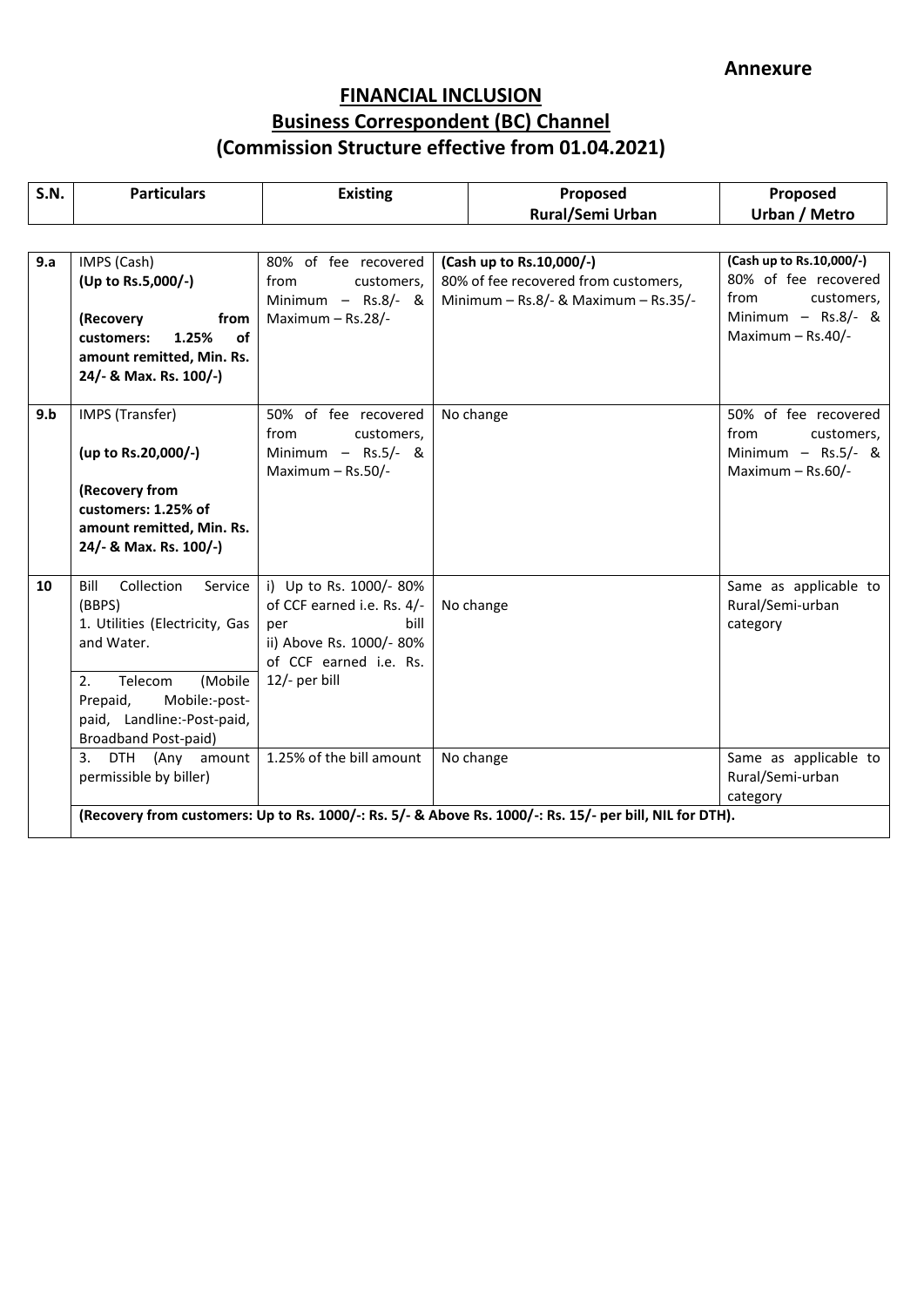| <b>S.N.</b> | <b>Particulars</b>       | <b>Existing</b>                                                                                                                                                                                                                                                                                                                                                                                                                                                                                                                                                                                                                                                                | Proposed         | Proposed      |
|-------------|--------------------------|--------------------------------------------------------------------------------------------------------------------------------------------------------------------------------------------------------------------------------------------------------------------------------------------------------------------------------------------------------------------------------------------------------------------------------------------------------------------------------------------------------------------------------------------------------------------------------------------------------------------------------------------------------------------------------|------------------|---------------|
|             |                          |                                                                                                                                                                                                                                                                                                                                                                                                                                                                                                                                                                                                                                                                                | Rural/Semi Urban | Urban / Metro |
|             |                          |                                                                                                                                                                                                                                                                                                                                                                                                                                                                                                                                                                                                                                                                                |                  |               |
| 11          | a) Rural CSP (Incentive) | Rs.2000/- subject to opening<br>minimum 50 accounts per<br>month<br>minimum<br>100<br>or<br>transactions per month or both.                                                                                                                                                                                                                                                                                                                                                                                                                                                                                                                                                    | No Change        |               |
|             |                          |                                                                                                                                                                                                                                                                                                                                                                                                                                                                                                                                                                                                                                                                                |                  | <b>NAP</b>    |
|             |                          | Payment of incentive for all<br>CSPs at LWE / Aspirational<br>districts and State of Sikkim<br>Rs. 3000/- per month as<br>incentive<br>or<br>the<br>actual<br>commission including<br>Rural<br>Commission payable as per the<br>applicable fee structure for the<br>BC Channel, whichever is<br>higher.<br><b>Condition:</b><br><b>CSPs</b><br>operating<br>$\bullet$<br>in<br>Aspirational Districts (as<br>notified by NITI Ayog, GOI)<br>and in the State of Sikkim<br>are required to undertake a<br>minimum number of 25<br>transactions during the<br>month.<br><b>Minimum</b><br>number<br>of<br>$\bullet$<br>transactions<br>is<br>not<br>applicable to LWE districts. | No Change        | <b>NAP</b>    |
|             |                          | Payment of incentive for CSPs<br>(other than Urban CSPs) of<br><b>North</b><br>Eastern<br><b>States</b><br>Rs. 4000/- per month as<br>incentive<br>actual<br>the<br>or<br>commission including<br>Rural<br>Commission payable as per the<br>applicable fee structure for the<br>BC Channel, whichever is higher<br><b>Condition:</b><br><b>CSPs operating in North Eastern</b><br>States (Rural & semi urban) are<br>required<br>to undertake a<br>minimum of 25 transactions<br>during the month.                                                                                                                                                                             | No Change        | <b>NAP</b>    |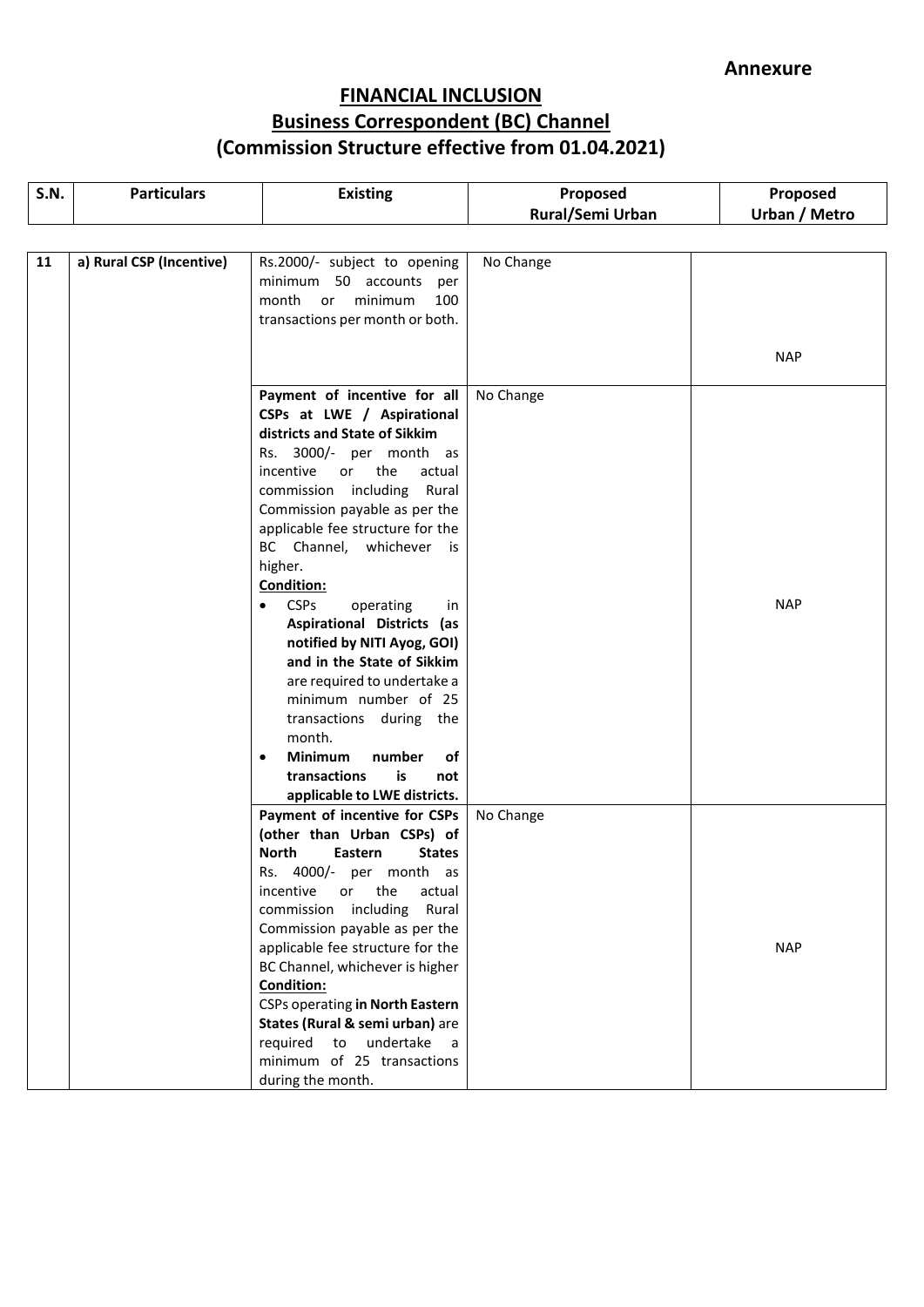| <b>S.N.</b> | <b>Particulars</b>                                                                                                             | <b>Existing</b>                                                                                                                                                                                                                                                                                                                                                                                                                                                       | Proposed                                                                                                                                                                                                                                                                                                                                                                                                                                                                                                                                                                                                             | Proposed                                           |
|-------------|--------------------------------------------------------------------------------------------------------------------------------|-----------------------------------------------------------------------------------------------------------------------------------------------------------------------------------------------------------------------------------------------------------------------------------------------------------------------------------------------------------------------------------------------------------------------------------------------------------------------|----------------------------------------------------------------------------------------------------------------------------------------------------------------------------------------------------------------------------------------------------------------------------------------------------------------------------------------------------------------------------------------------------------------------------------------------------------------------------------------------------------------------------------------------------------------------------------------------------------------------|----------------------------------------------------|
|             |                                                                                                                                |                                                                                                                                                                                                                                                                                                                                                                                                                                                                       | Rural/Semi Urban                                                                                                                                                                                                                                                                                                                                                                                                                                                                                                                                                                                                     | Urban / Metro                                      |
| 12          | Weekly average balance<br>maintenance fee (each<br>CSP) (Min. 200 no. of<br><b>BSBD</b> accounts)                              | 1.00% p.a. for average balance<br>$>$ Rs.1,700/-<br>i) Balances held in account up<br>to Rs.5,00,000/- only will be<br>considered for calculation of<br>against<br>incentive<br>average<br>balance maintenance fee.<br>ii) Maximum commission for<br>maintenance<br>of<br>average<br>balance for each CSP will be<br>capped at Rs. 25000/- per<br>month<br>inclusive of GST.<br>iii) Minimum no of transactions<br>during the month - RU/SU -<br>100, UR/Metro - 200. | i) 1.10% per annum for average<br>balance > Rs. 2000/-, subject to<br>following conditions:<br>i) Balances held in account up to<br>Rs.5,00,000/- only will be<br>considered for calculation of<br>incentive<br>against<br>average<br>balance maintenance fee.<br>ii) Maximum commission for<br>maintenance of average balance<br>for each CSP will be capped at<br>Rs. 25000/- per month inclusive<br>of GST.<br>iii) Minimum no of transactions<br>during the month - RU/SU - 100,<br>UR/Metro - 200.<br><b>Rationale:</b><br>i) Average balance in the<br>channel is Rs. 2,523/- per<br>account as on 28.02.2021. | Same as applicable to<br>Rural/Semi-urban category |
|             |                                                                                                                                |                                                                                                                                                                                                                                                                                                                                                                                                                                                                       | ii) Only active CSPs to get<br>advantage.                                                                                                                                                                                                                                                                                                                                                                                                                                                                                                                                                                            |                                                    |
| 13          | Non-zero balance account<br>(each CSP)<br>(Min. 200 no. of accounts<br>&<br>minimum<br>25<br>transactions during the<br>month) | i Less than 85% - Nil<br>ii) 85% and above - Rs.750/- per<br>month<br>iii 90% and above -Rs1000/- per<br>month<br>(funded)<br>Nonzero<br>accounts<br>monthly<br>having<br>average<br>balance of Rs.100/- & above,<br>100 transactions<br>Minimum<br>during the month at rural / semi<br>urban<br>centre<br>and<br>200<br>transactions at urban / metro<br>centres                                                                                                     | <b>NIL</b><br><b>Rationale:</b><br>i) Zero balance accounts as on<br>28.02.2021 are now only 2%<br>(27.48 lacs a/cs) out of the total<br>no. of 1373 lacs accounts.<br>ii) Incentive is being paid even<br>though SB accounts are opened<br>with zero balance. Further,<br>incentives are also paid on<br>weekly<br>average<br>balance.<br>Commission on non - zero<br>balance accounts is proposed to<br>be done away with on portfolio<br>basis, which will avoid multiple<br>incentivisation.                                                                                                                     | Same as applicable to<br>Rural/Semi-urban category |
| 14          | Aadhaar seeding (existing<br>account holders)                                                                                  | Rs. 5/- per account                                                                                                                                                                                                                                                                                                                                                                                                                                                   | No change                                                                                                                                                                                                                                                                                                                                                                                                                                                                                                                                                                                                            | Same as applicable to<br>Rural/Semi-urban category |
| 15          | Mobile<br>Seeding:<br>(Inputting Valid Contact<br>Number)                                                                      | Rs. 5/- per account                                                                                                                                                                                                                                                                                                                                                                                                                                                   | No change                                                                                                                                                                                                                                                                                                                                                                                                                                                                                                                                                                                                            | Same as applicable to<br>Rural/Semi-urban category |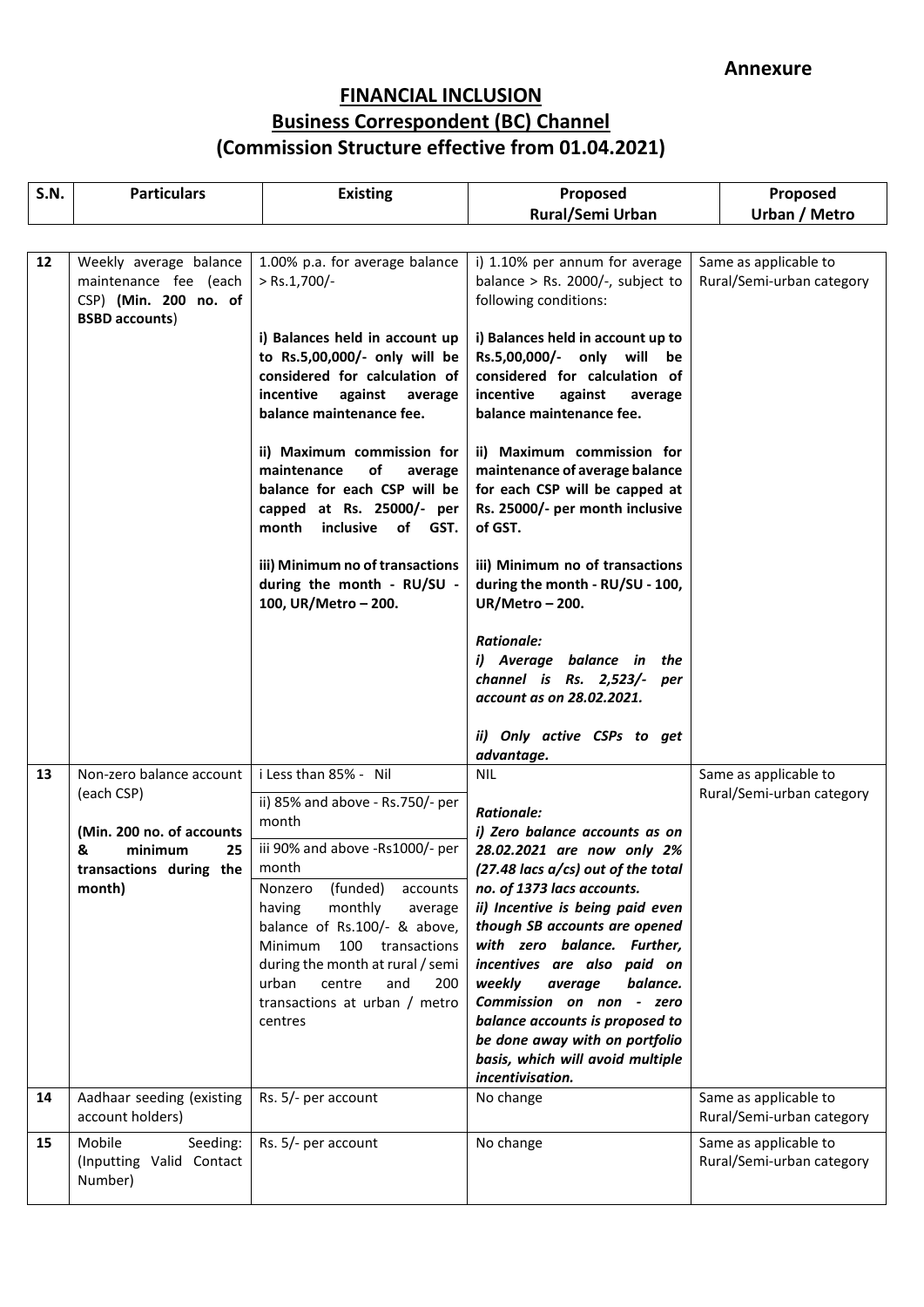| <b>S.N.</b> | <b>Particulars</b>                                                                                                                                                                                                                                                                                                  | <b>Existing</b>                                                                                                           | Proposed                                                                                   | Proposed                                                                                   |
|-------------|---------------------------------------------------------------------------------------------------------------------------------------------------------------------------------------------------------------------------------------------------------------------------------------------------------------------|---------------------------------------------------------------------------------------------------------------------------|--------------------------------------------------------------------------------------------|--------------------------------------------------------------------------------------------|
|             |                                                                                                                                                                                                                                                                                                                     |                                                                                                                           | <b>Rural/Semi Urban</b>                                                                    | <b>Urban / Metro</b>                                                                       |
| 16          | Generating Green PIN for                                                                                                                                                                                                                                                                                            | Rs.5/- per PIN reset per Account                                                                                          | No change                                                                                  | Same as applicable to                                                                      |
|             | RuPay ATM Cards                                                                                                                                                                                                                                                                                                     | / Month (For first time PIN<br>generation)                                                                                |                                                                                            | Rural/Semi-urban category                                                                  |
| 17          | Mini Statement through<br>Micro ATM (Maximum 2<br>statement<br>mini<br>per<br>account per month)                                                                                                                                                                                                                    | Rs. 2/- per statement                                                                                                     | No change                                                                                  | Same as applicable to<br>Rural/Semi-urban category                                         |
| 18          | Passbook printing                                                                                                                                                                                                                                                                                                   | $Rs.5/-$<br>passbook<br>per<br>per<br>day.Rs.6/- per passbook per day<br>beyond 300 passbooks printing.                   | Rs.5/- per passbook per day.<br><b>Condition:</b><br>(Max. 05 times per a/c in a<br>month) | Rs.6/- per passbook per day.<br><b>Condition:</b><br>(Max. 05 times per a/c in a<br>month) |
| 19          | Social Security Scheme<br>a) PMJJBY.<br>b) PMSBY.<br>c) APY.<br>(Premium on enrolment<br>to be collected from<br>customers, as per<br>Annexure -II enclosed)                                                                                                                                                        | a) Rs.30.00/-<br>b) Rs.1.00/-<br>c) Rs.80.00/- to Rs. 100/-<br>(Depending on number of<br>enrolments)<br>(Govt. mandated) | No change                                                                                  | Same as applicable to<br>Rural/Semi-urban category                                         |
|             | Services being rolled out soon                                                                                                                                                                                                                                                                                      |                                                                                                                           |                                                                                            |                                                                                            |
| 20          | Request for issuance of<br>cheque book of 10 leaves<br>(Non FI customers with<br>AEPS)<br>(Recovery<br>from<br><b>First</b><br>customers:<br>10<br>cheque leaves free in a<br>financial year at branch,<br>thereafter:<br>10<br>leaf<br>cheque Book at Rs. 40/-+<br>GST & 25 leaf cheque<br>Book at Rs. 75/- + GST) |                                                                                                                           | Rs. 5/-                                                                                    | $Rs. 6/-$                                                                                  |
| 21          | Request for Stop cheque<br>(Recovery<br>from<br>customers: Rs. 100/- +<br><b>GST</b><br>instrument<br>per<br>maximum Rs. 500/- + GST<br>per instance)                                                                                                                                                               |                                                                                                                           | Rs.2/- per instruments - Max. Rs.<br>$5/-$                                                 | Same as applicable to<br>Rural/Semi-urban category                                         |
| 22          | Request for Blocking of<br>(RuPay/ATM) Card                                                                                                                                                                                                                                                                         |                                                                                                                           | Rs. 2/- per instance                                                                       | Same as applicable to<br>Rural/Semi-urban category                                         |